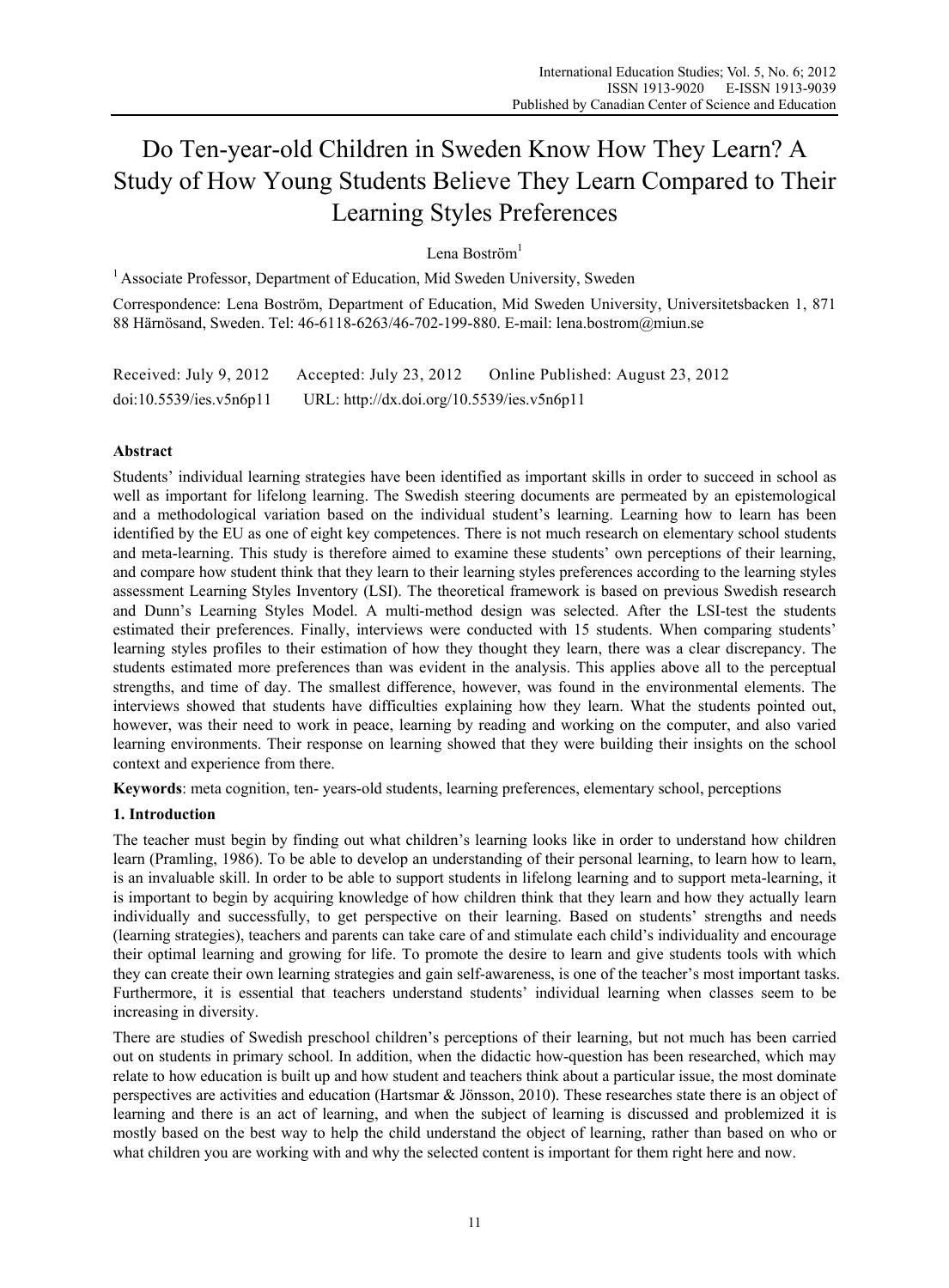The present study is based in part on the students' own statements on how they think they are learning via semi-structured interviews, but also in estimates of how they learn compared to their individual learning styles profiles. There is plenty of research on children's/students' learning in preschool, school and at university, but there is no Swedish research on the learning experiences of primary students, and no research on how students estimate their learning compared to their learning styles profile. In order to fill this void, this study focuses on the act of learning at school. For students it is important in an early age develop meta cognitive skills for life-long learning.

This article is based on a feasibility study (Boström, 2012) of an environment built for students' learning styles traits with regard to environmental preferences. It is structured as follows: first, there is a research background of student experienced learning and metacognition, followed by a description of learning styles in general and Dunn's Learning Styles Model in particular to smoothly transfer over to metacognition and self-regulated learning. After a review of the research methods, results, analysis and discussion follow.

### **2. Research on Young Students' Learning in a Swedish Context**

This section briefly describes research in Sweden on students' own perceptions of their learning and the concept of metacognition, which basically means "awareness of learning processes".

Research on children's own descriptions of how they learn in a Swedish context is found mainly in Pramling (1983, 1986) and her co-researchers (Doverborg, Sheridan, Mårdsjö Olsson). The population which they have chosen to focus on is mainly pre-school children up to eight years old. Pramling's study from 1983 illustrates children's thoughts on learning and that they find it difficult to express what learning means. Children's responses on how they believe how to learn what's new, seems to be linked to what they have learned. Learning by doing, knowing and understanding are the categories Pramling has arrived at. She points to three subcategories: learning by action, by growing older, and by experience.

Scherp and Scherp (2002) also emphasize the importance of students' participation in the curriculum. The content must be related to students' previous ideas so that they will be better able to understand and develop their learning. The teacher's skills play an important role in this respect because they are the strongest influence factors in students' learning (Hattie, 2009, Sylwester 1997).

Doverborg and Pramling (1995) show that good learning conditions have been achieved by starting out in children's everyday problems and situations where children's own thoughts have been given room. Furthermore, Pramling Samuelsson and Sheridan (2006) point out that teaching and learning must not be the focus, but the children's experiences from their environments which create meaning and sense in the child's learning. The child must above all learn about themselves and their world, rather than there is something to be learned. The authors also highlight the importance of the context of the knowledge, what is learned in its context. Pramling Samuelsson and Mårdsjö Olsson (2007) believe it is important for children to have many different experiences because it is through these experiences that children are able to create an understanding of something. Doverborg and Pramling (1995) emphasize that the experiences of each child are unique for that child. When children know how they think and how they perceive their world, they perform their actions with more awareness (Pramling Samuelsson & Mårdsjö Olsson, 2007). Children should also take part of the thoughts of others to become aware that there are different ways to think.

Knowledge on how students perceive both their own learning as well as how they perceive their surroundings is also needed. They learn by concretion, interaction, communication, action, imitation, to perceive the world with their minds and intelligibility (Pramling Samuelsson & Sheridan, 2006). Students' metacognitive knowledge and skills are critical for their ability to learn. Awareness of their own learning approaches develops strategies for lifelong learning. This seems to be particularly important competence for reading comprehension (OECD, 2010) (Note 1).

It is also important to find out about children's thoughts about specific content and phenomena. Numerous studies on various subjects (reading, writing, arithmetic, mathematics, history, image) are presented in several studies, with reports of variations in the child's individual understanding of learning objects (Hartsmar & Jönsson, 2010).

Teachers´ attitudes and skills are very important for the students' meta-learning and development (Pramling Samuelsson & Sheridan, 2006; Stewart & Landine, 1995) about the goal is to create a stimulating and challenging environment for each child. The teacher's task is to make the learning process visible to the student by asking the student reflective questions about what they learn and how they learn something (Doverborg and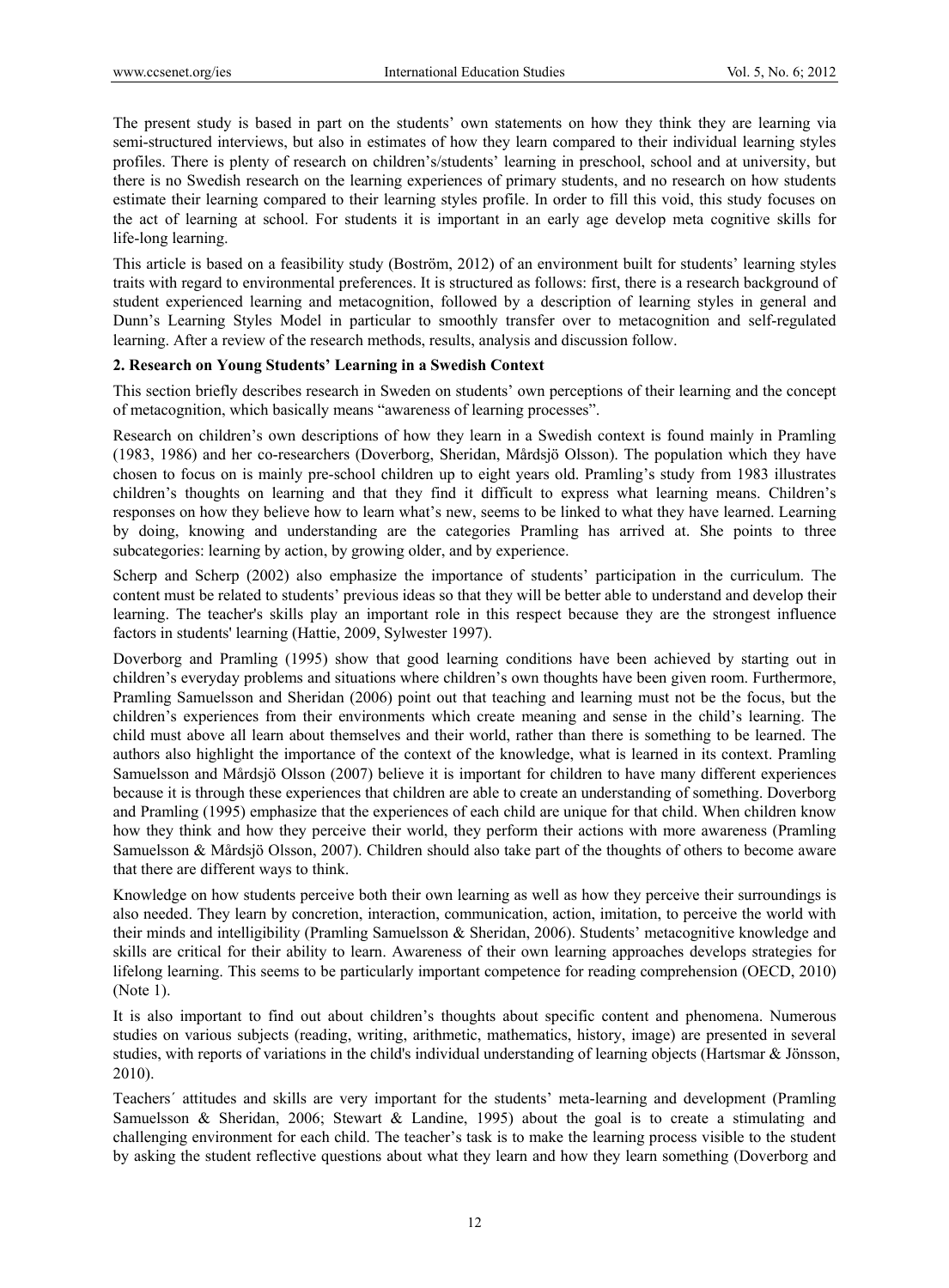Pramling, 1995). It is important that teachers build on students' interests and their own initiatives (Skolverket, 2011).

Hartsmar and Jönsson (2010) have in their research followed and interviewed preschoolers and school age students and they describe, in the systematic review, the students' own views. Building upon students' experiences, could both involve the teacher on a comprehensive level and based on a variety of sources he or she will be able to create an understanding for the different circumstances of the students in that group and the diverse experiences and needs that are a result of each student's circumstances.

How students perceive the school as a learning environment, what a "good teacher" is, and how and when student learn best has been researched by Strander & Torstensson-Ed (2000). Their results describe the importance of making school and preschool enjoyable, and that the children's own initiative and personal responsibility is important for them personally. These are keys for meaningful learning, some of which can be conveyed by explaining the personal system as well as thoughts and how something is learned. Also Liberg (2003) emphasizes the concept of *meaning* in research on students' learning. Meaning is created in different ways and we create meaning by using different senses. Another perspective on how students learn is research on the school as a discursive practice, in which ideas are created on how children learn. Codes and genres are more or less hidden in the "game" going-to-school is played (Hundeide, 2009).

In conclusion, the Swedish research describes the conditions for students' learning rather than how learning actually accomplished from the students' own perspective.

## **3. Theoretical Framework**

## *3.1 Learning Styles*

Learning styles is a collective term for theories on how people learn best. There are many different theories and models of learning styles (e.g. Curry's, Dunn & Dunn´s, Gregorc's Kolb´s and Vermont's) with different dimensions and variables. They focus on different aspects: cognitive processes, skills, sensory modalities, the process of learning, thinking styles and so on. In theories of learning styles it is simply assumed that everyone can learn, albeit in different ways and on different levels. The area is comprehensive and addresses individual and group level, as well as entire organizations. In Scandinavia, the two best known and most frequently used models are Kolb's Learning Styles Model, which describes the information processing and is frequently used as a starting point in problem-based learning (Hård af Segerstad, Klasson & Tebelius, 1996), and Dunn's Model, which is multidimensional and widely used in both child and adolescent school in adult education (Boström & Lassen, 2006; Lauridsen, 2007).

Learning styles can be defined in different ways depending on the focus of the learning process, but overall it is about how people learn individually and what is important for learning to come naturally (Cools & Rayner, 2009). Learning styles may include more than 70 different models with conflicting assumptions about learning, and with different designs and starting points (Coffield, Ecclestone, Hall & Moseley, 2004). The learning styles theory can be implemented in schools with parents, students and staff in collaboration (Riding & Rayner, 1998; Dunn & Griggs, 2007). This can include the methodical match to students' learning styles, training for parents to better help their child or staff development to better match various classes.

# *3.2 Dunn´s Learning Styles Model*

Dunn's learning styles model is probably the most internationally widespread, researched and practiced learning styles theory (Buli-Holmgren, Guldahl & Jensen, 2007; Lauridsen, 2007). It focuses on the elements that are vital when learning that which is difficult and new. Learning styles preferences is a combination of both biological and learned patterns, which means that identical methods, environments and materials are effective for some individuals but ineffective for others (Thies, 1999–2000). Most people have learning styles preferences, but the individual style features are significantly different. Style features vary depending on academic achievement, gender, age, culture, and information processing. Research has shown that there are differences in the stylistic features between high and low performing students, boys and girls and among some cultures. Students who do well in school, so-called "high-achievers" have more dominant perceptual preferences; they prefer learning alone, has a great need of a teacher, are in need of silence, formal furniture and lighting, while the so-called "low achievers" are tactile or kinesthetic dominant, global in brain processing, have a need of sound, informal seating and dim lights. However, the individual differences between individuals are greater than between different groups (Dunn & Griggs, 2007).

Fifty years of research have shown that there are twenty different elements that have an objective and measurable impact on learning (Dunn & Griggs, 2007). These twenty elements (see Figure 1) have, in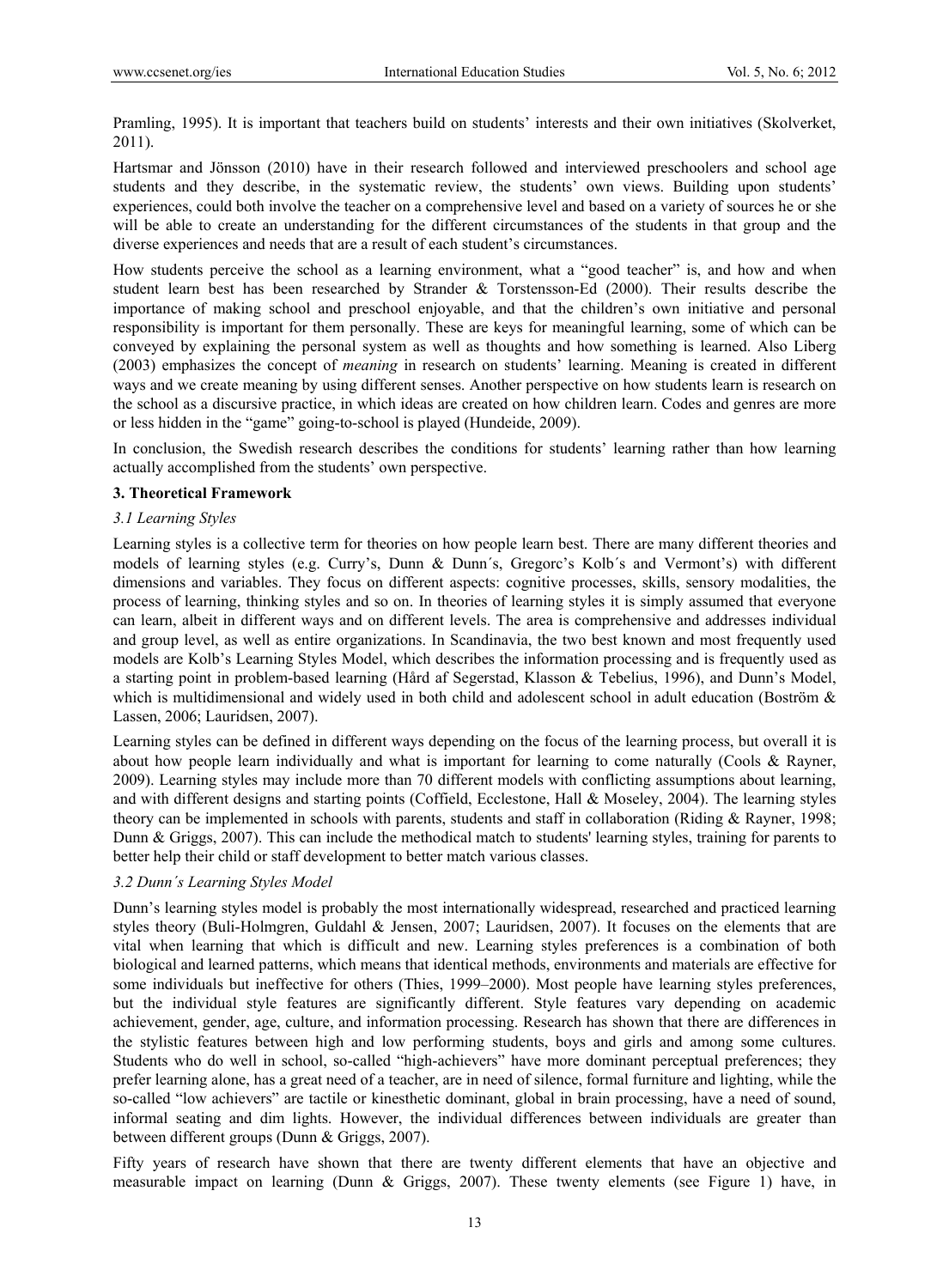international research, been demonstrated a statistically predictable significance at the 95% level. The elements are divided into five areas (stimulus): environmental, emotional, sociological, physiological and psychological elements, which in varying degrees affect each individual. For the student it is very important to become aware of what has an effect on e.g. motivation, concentration, retention and performance, and to be able to match this with the requirements of the learning environment. This model is directly applicable to direct learning situations and should not be confused with psychological models or testing. It is not talents, personalities characteristics or attitudes; the focus is on learning that which is perceived as challenging and new.



Figure 1. Dunn's Learning Styles Model in Scandinavian design

To date, there are about 900 scientific studies on the Dunn's model. Research on the model and its use is spread over about 130 universities worldwide. This learning styles model has been studied from many different aspects: different types of schools, ages, subjects and populations. Many studies have focused on whether learning styles pedagogy has impact on participants' performance, retention, attitudes and behaviors. Others have focused on meta-learning and school improvement.

There are hundreds of international studies on students aged 7–12 (Dunn & Griggs, 2007); these studies have different focuses, from matched approaches to international comparisons of learning styles preferences. But there is no study on this model and student's metacognition. However, there are a number of studies on older populations, such as high school students, (Boström, 2004; Boström & Lassen, 2006) and adults (Sheiring, 1999). When it comes to learning environments and flexible classroom with different mediating learning resources, we find an emerging research and proven experience applicable (Johansson, Carlsson-Skillström & Ring, 2007; Bergström, 2006; Grysell, 2005).

# *3.3 Learning Strategies, Metacognition and Self-regulated Learning*

Learning styles are often added to the concept learning strategies. Finding a definition of learning strategies is no easy task. However, it is frequently emphasized that it is important for students to develop their own learning, that they become autonomous, acquire awareness and good "tools" for lifelong learning, etc. The 2009 PISA report highlighted that students with well-developed ability in self managing their learning, are able to select the appropriate learning outcomes, using their prior knowledge and skills to focus and select useful strategies for different tasks. The report states that "Good learners can apply an arsenal of learning strategies in a flexible manner<sup>*"*</sup> (p.77). The report also points out that mastering learning strategies is essential in becoming a good reader.

What are learning strategies? Making a comparison of the concept as it is defined by different researchers, it can be concluded that their definitions differ and that they all place different dimensions in the concept. Learning strategies can be defined as the unconscious or conscious choices of the learner or the teacher. Learning strategies can for example be spontaneous choices and learned or consciously chosen pattern (Hellertz, 1999; Kroksmark, 2003). Oxford (1990) distinguishes between direct and indirect strategies. The former are techniques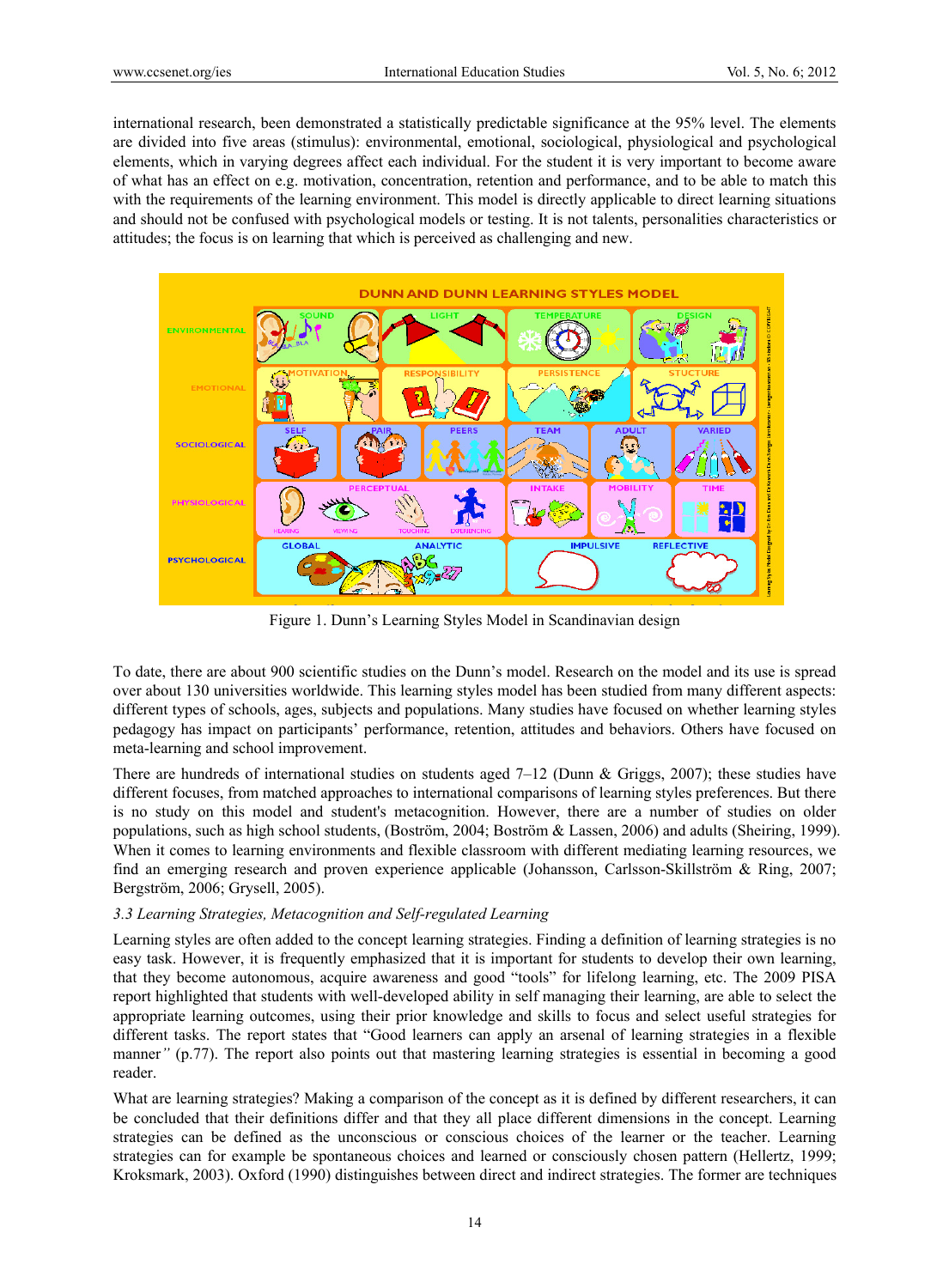that students use in practice, e.g. memory strategies, cognitive strategies and compensatory strategies. Indirect strategies in this definition are meta cognitive strategies, and emotional strategies. O'Malley and Chamot (1990) make a similar classification of learning strategies with the subgroups cognitive, meta cognitive and socio-affective strategies. Schmeck (1988), however, argues that strategies are conscious choices of the learner in order to implement skills.

The PISA report (OECD, 2010) used the concept of learning approaches and defined three sub-areas; memorization, elaboration and control strategies. The result of this report can be viewed as an extension of what previously students have previously learned of learning strategies. Swedish students' levels in an international perspective regarding a) awareness of effective strategies to understand and remember information, b) awareness of effective strategies to summarize information and c) to use memory techniques and control strategies can be clearly discerned. In all three measured variables of learning strategies, the Swedish students are well below the average of the OECD countries. In conclusion: learning strategies play a critical role in lifelong learning, there is a definition problem, and the Swedish 15-year-olds are below average in regards to the PISA survey.

A result of metacognition is self-regulated learning, which means that the process of taking control of and being able to evaluate the personal learning and behavior which can be used to describe learning that is controlled by metacognition (thinking about thinking), strategic action (planning, monitoring and evaluation personal progress against a standard), and motivation to learn. Self-regulated learning (SRL) emphasizes autonomy and control of the individual that monitors, controls and regulates the actions towards a goal, either information acquisition, to expand expertise and/or self-improvement (Paris & Paris, 2001). Self-regulated learners are especially aware of their academic strengths and weaknesses, and they have a repertoire of strategies which they are able to apply appropriately to manage the day-to-day challenges of academic tasks.

The process of meta-learning can be stimulated by discussions with peers and teachers, but it also includes the individual student's participation. Meta-learning activities should be included from primary school, first year, because a change in concept formation requires that students reflect on their learning (Liberg, 2003).

### **4. Purpose and Method**

### *4.1 Purpose*

The purpose of this study was to investigate how students perceive learning and their learning styles preferences. Because the study was conducted in a flexible furnished classroom, different learning styles preferences were made clear for the student. This preliminary study has been limited to the following research questions;

*How do young students believe they learn?* 

*How do young student believe they learn compared to their learning styles preferences?* 

#### *4.2 Method*

The study is based on three different empirical materials: 1) Learning Styles Inventory (LSI) (Dunn, Dunn & Price, 1984, 1991, 2000; Price, 2001) 2) oral estimates and 3) interviews with 15 students. In order to answer the research questions, all students in the three classes took part in the test. They also made a verbal estimation of their learning styles preferences. The students learning styles profiles have then been compared to their estimated preferences. The interviews (15) were interpreted according to a hermeneutical approach.

To find out about the learning styles preferences, the LSI was used, and to gain knowledge about how students think they learn, their interview responses were analyzed. To answer the research questions the empirical material was compiled and compared using both qualitative and quantitative analyzes. The data was collected during the autumn 2011.

The focus of the LSI questions was what respondents considered to be important when they are going to learn something difficult and/or new. The test consists of 110 statements in five gradations. The students grade the statements on a 5-point scale from 1 (definitely disagree) to 5 (definitely agree with). The LSI test is a useful tool for valid conclusions about students' learning styles (Dunn, Griggs, Olson, Gorman, & Beasley, 1995; Nelson, Dunn, Griggs, Primavera, Fitzpatrick, Bacilious & Miller, 1993). LSI has high reliability as well as face and construct validity (De Bello, 1990; Tendy & Geiser, 1998–1999). Only profiles with a consistency score of < 70 was used and the loss became 4 of 56 students (7%). Examples of questions can be found in Appendix 1. Response data was processed to obtain an individual mean of 20 elements. The individual profile shows an average for each question on a 60-point scale (see Appendix 2) in the areas of low (averaging 20–40), flexible (mean 40–60) and high (averaging 60–80). As appendix 2 shows, the mean of each stylistic features lies between 20 - 80 on the scale, which could mean large and significant differences between students and classes The mean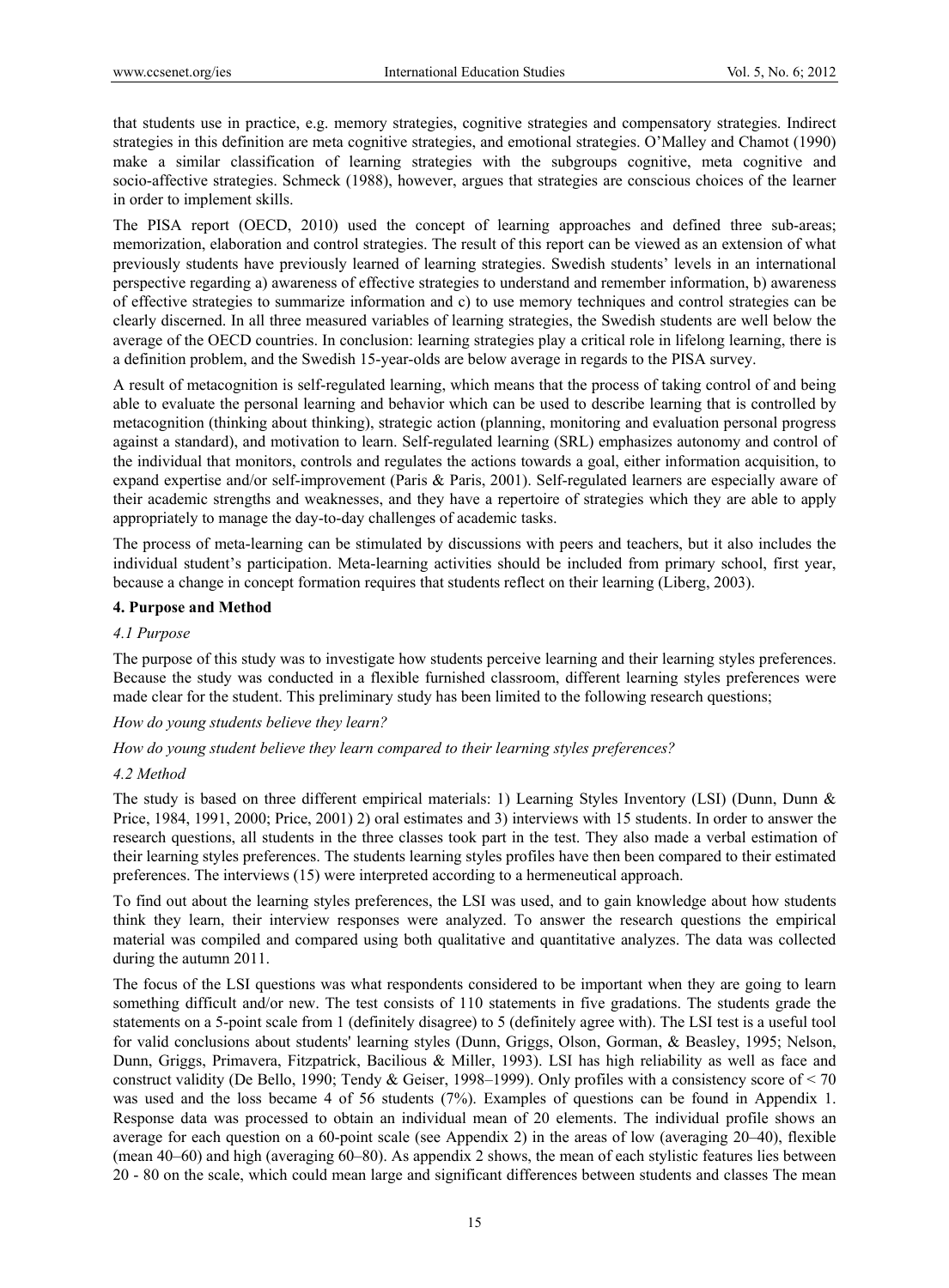for each individual element was then used to obtain a group average. These constitute the basis for the analyses in the studies.

To gain knowledge about how children think they learn, we used semi-structured interviews which were analyzed and interpreted according to a hermeneutical approach.

## *4.3 Population and Data Collection*

The survey is based on three classes from different municipalities; there were a total of 56 students. The student catchment area can be characterized as quite "socially stable" with most families living in houses or condominiums. Most of the parents are employed. In one of the schools there are students of many nationalities, in the remaining two schools there were few students of foreign descent. When quoted, the students are identified as (c [nr]).

### *4.4 Approach*

The parents were informed about the study and asked about their children's participation. All parents gave their consent in writing. The LSI was completed in school and was processed by the researcher. Two mornings the classes participated in Lärstilslab (the special learning styles classroom). The first morning they were given brief information by the researcher after which the students estimated their learning stylespreferences. They were then allowed to explore the room and work on their geography. The second morning the teacher led the class as they studied geography. This time, five students in each classwere selected for interviews.

## *4.5 Ethical Considerations*

The study was performed according to the four ethical principles developed by the Research Council. According to the information requirement all parents were informed of the study's purpose and design and gave their approval in writing. The participants of the study cannot be identified which is in accordance with the confidentiality obligations. Finally, the use requirement has been met by that any material that can be linked to the students has only been used in the framework of the study.

## **5. Result and Analysis**

## *5.1 Do Ten-years-old Children Know How They Learn? Estimation versus Analysis*

To find out how student think that they learn and how they actually learn according to the LSI, their subjective perceptions were compared to the analytical results. Out of the 20 learning styles elements three of the emotional elements (motivation, conformity and persistence) were deleted. The reason for this is that the emotional elements change from time to time and that these preferences are difficult to measure in this type study.

The students were asked questions about the strengths and the needs of the various elements. Thus, no questions were asked if they were flexible in regards to the different elements. An example of what the questions could be like is the following: *If you are going to learn something difficult and new, raise your hand if you enjoy learning in groups*. It had been made clear to the students that if they sometimes learned one way, sometimes the other; they should not answer the question. The questions were asked, as mentioned earlier, in Lärstilslab, where the questioner was able demonstrate the informal setting with a sofa and pillows and the formal environment with ordinary school desks.

Figure 1 clearly shows that the student make higher estimations of their strengths and needs (learning styles preferences) than their learning styles profile shows. There are five elements that coincide with the analysis: the need for silence, design, authorities(expert, teacher), routine and variation. Another tendency is that they overestimate their preferences of time and perception in relation to the analysis.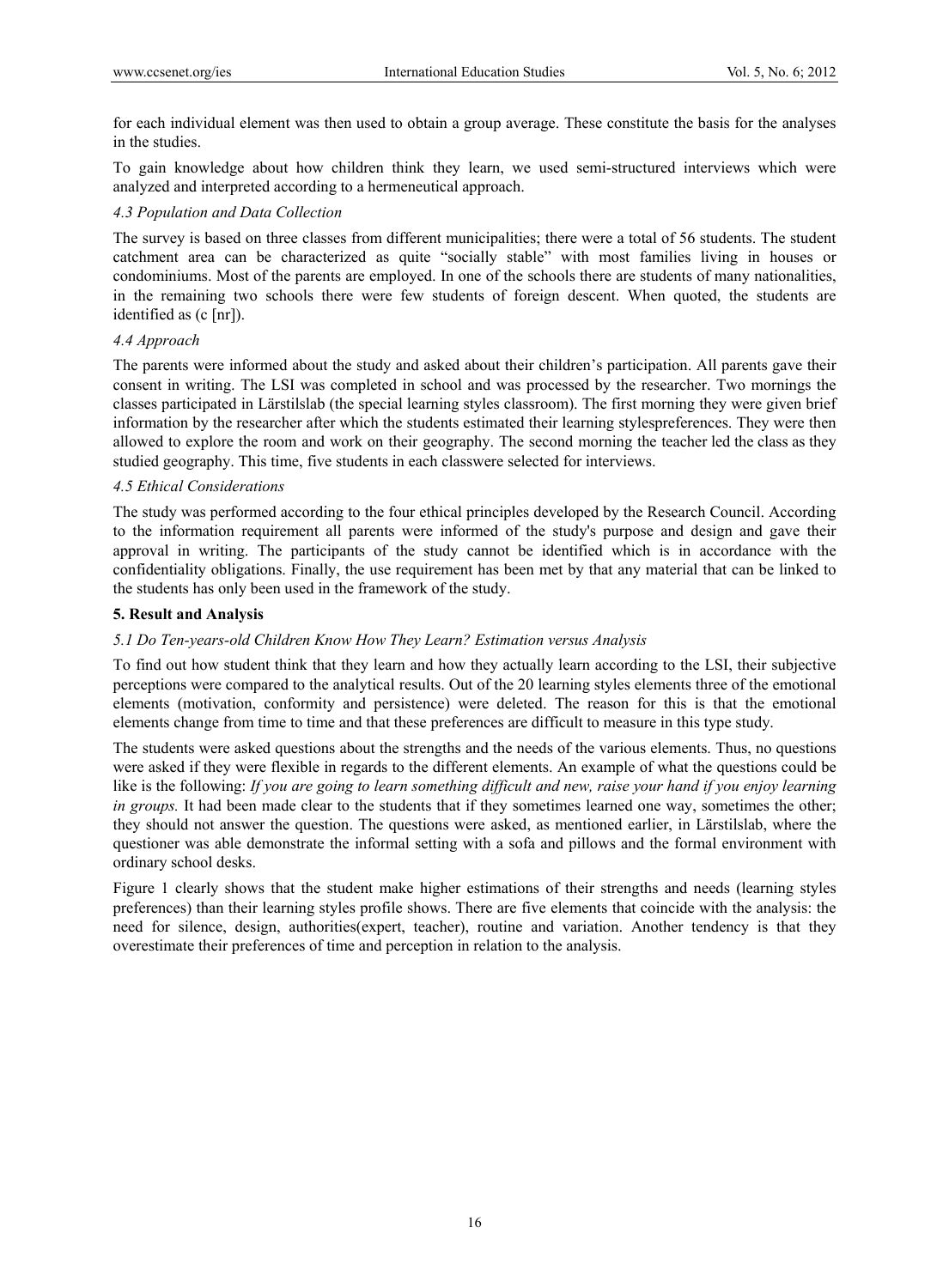

Figure 1. Students' learning styles preferences. Results from LSI and their own estimations

One of the research questions was "Do young students know how they learn?". The answer is yes and no. The comparison of their estimated learning style versus the analysis shows a clear discrepancy. Students overestimate their strengths and needs. There are several possible explanations:

• The questions were asked verbally and only 20% of the students have auditory strengths. Perhaps the question should have been asked via a different method.

• It was the first time they visited the learning style classroom. The excitement and expectations were high. They may not have been focusing on the issues.

• In some cases there was evidence that the students influence one another during the verbal questions. Friends voted the same and in some cases (e.g. intake) nearly all of the student voted that it was important.

### *5.2 Do Young Students Know How They Learn? Interviews*

Fifteen of the students (herein referred to as student (c [nr]) were interviewed using semi-structured questions to gain an insight into their understanding of learning.

5.2.1 Importance: Calm Working Atmosphere

The answer to the quite broad question what was important for the student when they learn, was rather similar to the question itself: broad. One aspect seemed a little clearer, namely the need for peace and quiet, in order to learn. Six of the 15 students immediately pointed out that a calm working atmosphere was of outmost importance. They express themselves with words like "not messy"; they need silence to be able to focus. They were able to recognize that talking and running around in the classroom interferes with concentration. Two of the students said it was good if they were able to get up and move. Three students immediately responded to the question with "I do not know." Two students said it was important for them to be able to work with other students.

Otherwise, there were all kinds of answers to this question. These are a few of the respondents' answers:

*Sometimes I prefer it if it's quite quiet, sometimes I prefer to listen to music* (c 2.)

 *I have fantasies and see images in my head when I learn* (c 5)

 *It is important that I know what to do, that the teacher says it* ... (c 8)

*Math is important, you learn to count. READ is also important ...* (c 15)

 *I prefer to do things ... like research* (c 2)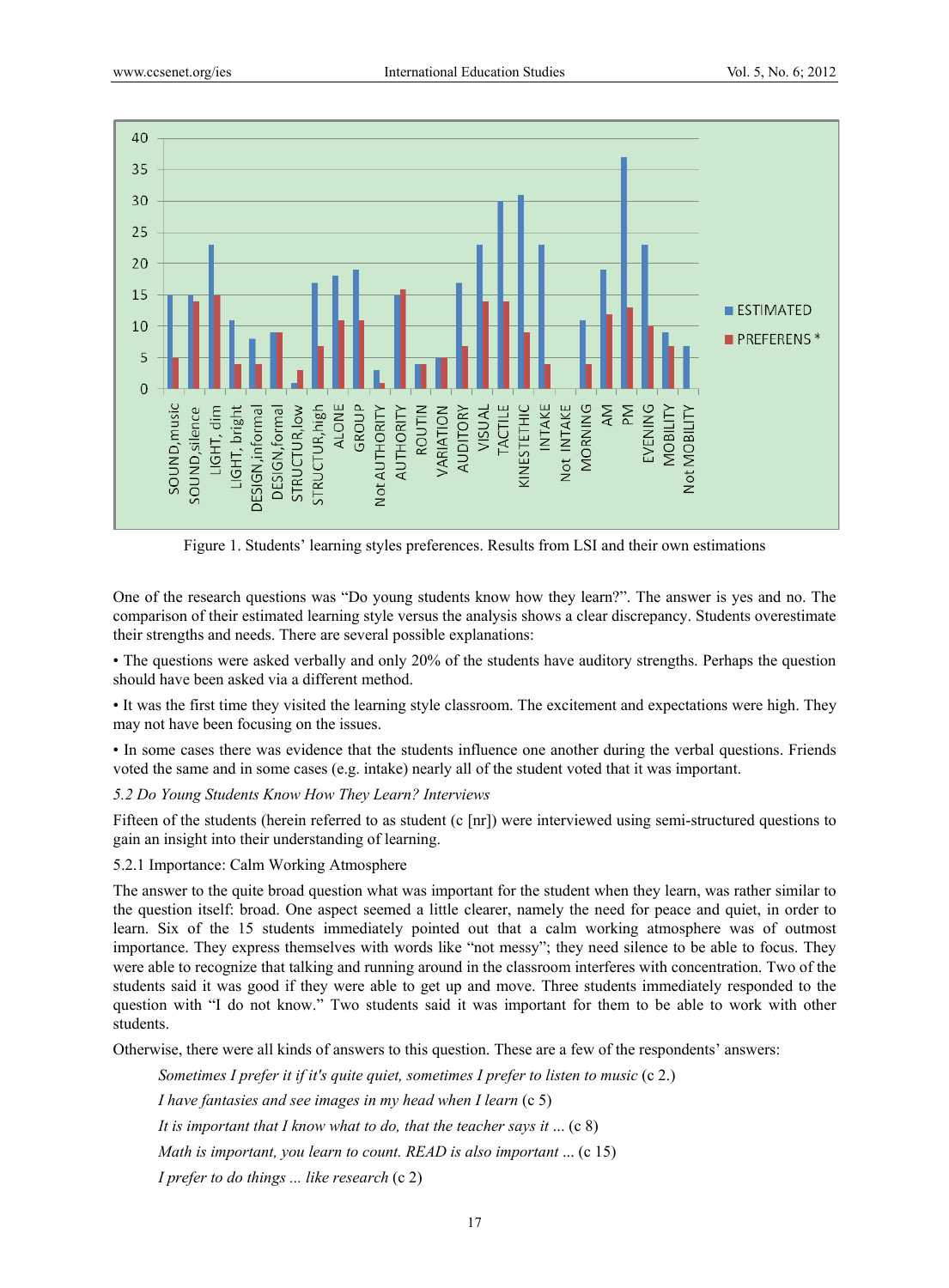*I want to look at what I am going to do and think* – *look in different books or in the computer* (c 4)  *I read books, preferably Harry Potter* ... (c13)

It is possible to interpret the question in terms of both content and in terms of learning environments and methods. However, this was an open question so it would not be leading.

5.2.2 The Importance of Perceptual and Sociological Preferences

To get the students' own words on the perceptual strengths or methodological choices that seem to facilitate their learning, one interview question focused on how best they wanted to learn by examples, e.g. via books, movies, computer, exercises, etc. Also these responses were quite broad, and the students mentioned one or more ways, often commenting that sometimes they learn this way and sometimes that way. A telling quote is the following:

 *I learn in all sorts of ways ... sometimes when I get to do things, but also with the computer,* 

 *and sometimes I want to write or listen ... and I want to read every evening... preferably a* 

 *book on horses*. (c 10)

Several students are using safety markers in their responses, such as "*I believe*". The most common response is that they learn through books and computers. Typical responses are:

 *I think the computer is the best, sometimes I want to read, then I remember well*. (c 4)

 *I'd rather read books with lots of text but also with images* ... (c 9)

 *Reading books is the best for me, like books on animal facts, or crime* ... (c 7)

*Text or pictures does not matter ...* (c 11)

 *I learn all the time through games, computers, books* ... (c 6)

When asked about the sociological preferences the students, answers were quite varied. One third did not know, one third said that it depends and the last third part described what works best for them.

5.2.3 How do Student Know That They Have Learned?

The question how students know that they have learned something, was puzzling to them. One of the students immediately responded *"That's a good question"* (c 9) Three of the students said they had no idea. Five of the students tied the knowledge formation to tests or quizzes, as illustrated by the following quotation:

 *My head spins and I know, I give the right answers on tests or quizzes* ... c 14)

*When quizzed, I get high scores*.... (c 15)

*I do not know, but sometimes I quiz myself what like what's the name of Sweden's largest province, if I know that, I know that I have learned* ... (c 12)

Four of the students connect knowledge to improvement: they remember, or they will be able to use knowledge in real life. These are a few of their responses:

*You can tell for yourself that you remember, that was it yes... ... In. Something you said or heard, you just realize that you know* ... (c 5)

 *You get better at that thing, don't know* ... (c 9)

*If I remember you tried to teach us in school and someone asks what it is called* (c 3)

#### **6. Discussion and Conclusions**

The purpose of this study was to begin to research students' learning and learning styles preferences in a context where different learning perspectives were specified. The study could describe what children's learning looks (Pramling, 1986). The study focuses on an individual insider perspective and the act of learning (cf. Hartsmar & Jönson, 2010) and it was conducted in a physically flexible learning environment.. The students were clearly presented with different preferences for learning and the focus was the students' experiences of their environments that created meaning and purpose in their learning (cf. Pramling Samuelsson and Sheridan, 2006). The special classroom (Lärstilslab) created a contextual framework, and was thus able to provide the students with different experiences in order to create better a understanding (Pramling Samuelsson and Mårdsjö Olsson, 2007). Lärstilslab can also be said to stimulate students' meaning-making through various senses (Liberg, 2003; Strander & Torstensson-Ed, 2000).

The study was limited to research questions of how ten years old children learn and how they think they are learning compared to their learning styles preferences. To achieve the purpose of the study, students in three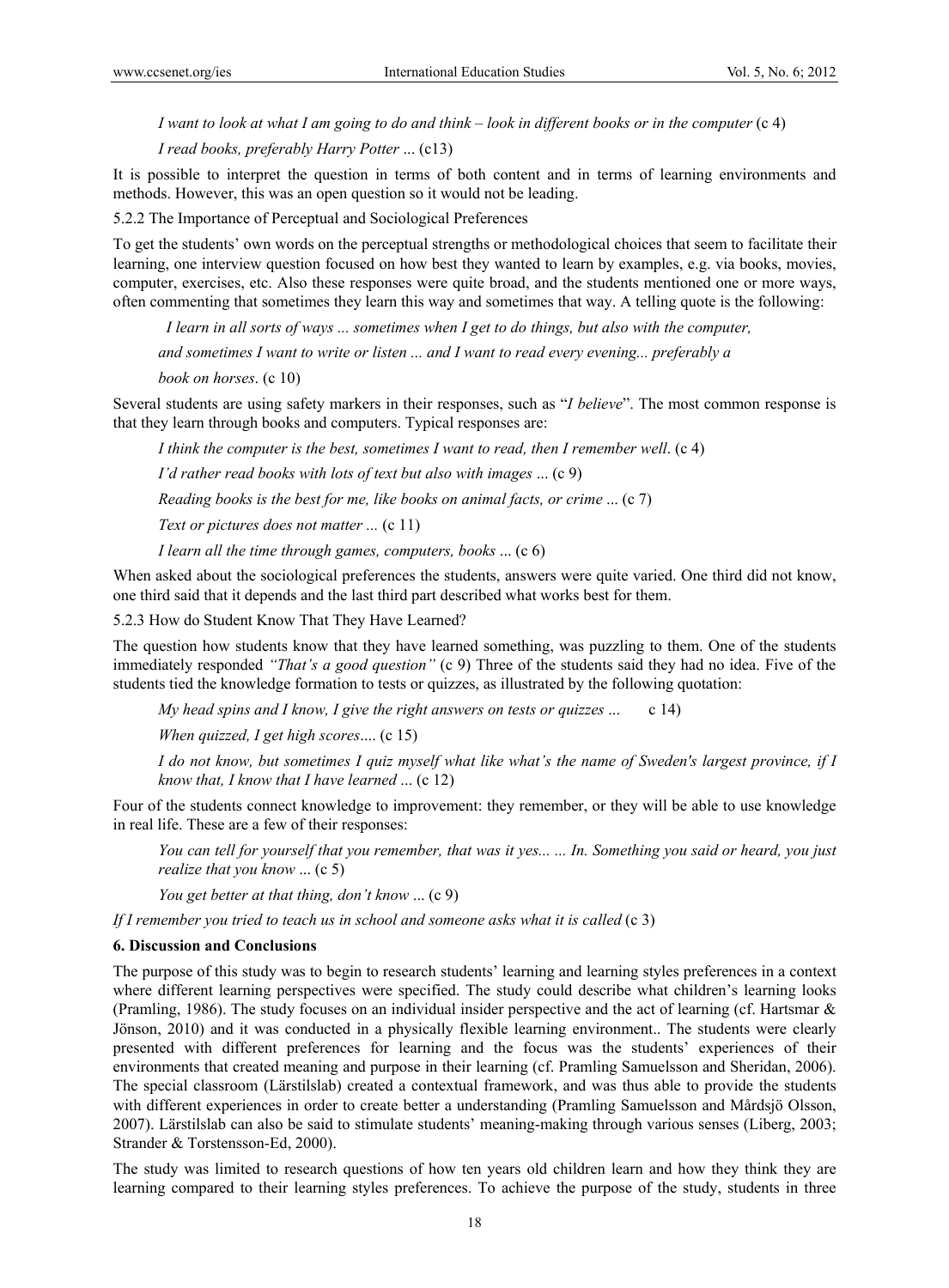classes, a total of 56 students, were tested with the LSI, after which the student themselves estimated their learning styles preferences, only strengths and needs were included in the estimation. For two mornings the student visited Lärstilslab to familiarize themselves with this special classroom. Interviews were also conducted with 15 students.

#### *6.1 Difficult to Know How to Learn*

According to Pramling's 1983 study, preschool children find it difficult to put how they learn into words. This was also hinted at in this study where primary school children were studied. The question is how they could possibly be able to put something into words that they have not learned the words for, and may not have been trained in.

The results of the interviews with the students are characterized by few specific descriptions of their learning. The students' statements are often characterized by safety markers. The student often based their assumptions on what they knew, i.e. that they believed they learn best through books and to some extent though computers. When asked about the external environment, it was expressed quite clearly by many students that peace and quiet in the classroom was something they desired. Six of the students said the environment in general did not matter, while five of the students' described a so-called global environment, i.e. an informal seating with soft lighting and surrounding sounds. Given that a majority of students this age have global preferences (Dunn & Griggs, 2007), these probably derive from students' own experiences. However, in their answers there is no noticeable trace of the inspirational classroom with all the available exciting material (cf. Johansson et al., 2007; Bergström, 2006; Grysell, 2005). The students have been in contact with the importance of external environment, but it is not accentuated in the interviews.

Comparing the students' learning styles profiles and their estimation of how they think they learn, there is a clear discrepancy. They estimate that they have more need of most of the elements in Dunn's learning styles model than suggested in the analysis. This applies above all to the perceptual strengths, i.e. through which senses they learn best, and at what time of day. However, the smallest difference is found in the environmental elements.

If the results of this study are seen from a cognitive perspective, it is possible to detect an active and constructive process of concept development. Prior to the Lärstilslab visit, the students had come into contact with learning preferences, which was noticeable in their choice of words when talking about for example the environment. Their understanding of this approach depends on previous experiences. This is clearly visible in the responses to the questions *How do you know that you have learned something*? and *How you learn best*? The students refer to the context of school, that tests show what they have learned and that they learn well by reading books. Of great importance is the child's meta cognitive ability (Williams, Pramling & Sheridan, 2000) and some of the students thought in terms of how they learned to learn.

They probably have more experience of the study environments at home and at school and are therefore able to make better estimations in this area. It is based on practice as well as experience. The best time to learn should therefore also have been easy to estimate. In this regard, the students overestimated the afternoon as the best time for learning. By contrast, to know with which sense they are best able to learn can be both abstract and difficult to connect to reality. There was a large margin of error in the environmental estimations made by the children.

Seen from a socio cultural perspective, the results clearly describe the relationships between individuals and the traditions they participate in. The students are shaped by participation in cultural activities such as the use of the tools the culture provides (Säljö 2000). Mediating tools and context is emphasized in this perspective. The mediating tool in this context is the environment itself with all its artifacts, but also the various methods available can be considered as tools. Lärstilslab provides an environment with additional mediating tools (e.g. different types of methods) and situations in which individuals learn (Dysthe, 2003), making it possible to study many elements of the learning process in this context.

Another aspect of the socio-cultural perspective (Säljö, 2000; Dysthe, 2003), is that the student has formed opinions and prejudices about how they think they learn or how they think it should be. The students sometimes grouped themselves with one or more friend, when estimating their learning styles preferences. Research based on the interviews also show that the student has established an idea of their own abilities or lack of ability at an early stage and also what reading and writing means (Doverborg & Pramling Samulesson, 2000).

The question of how they knows that they have learned something created some confusion, and many of the answers that emerged show that students believe that they have learned if they can show it on a test in school, but some of them also described that they remember things. This could possibly be attributed to the discursive practice that school implies (Hundeide, 2009).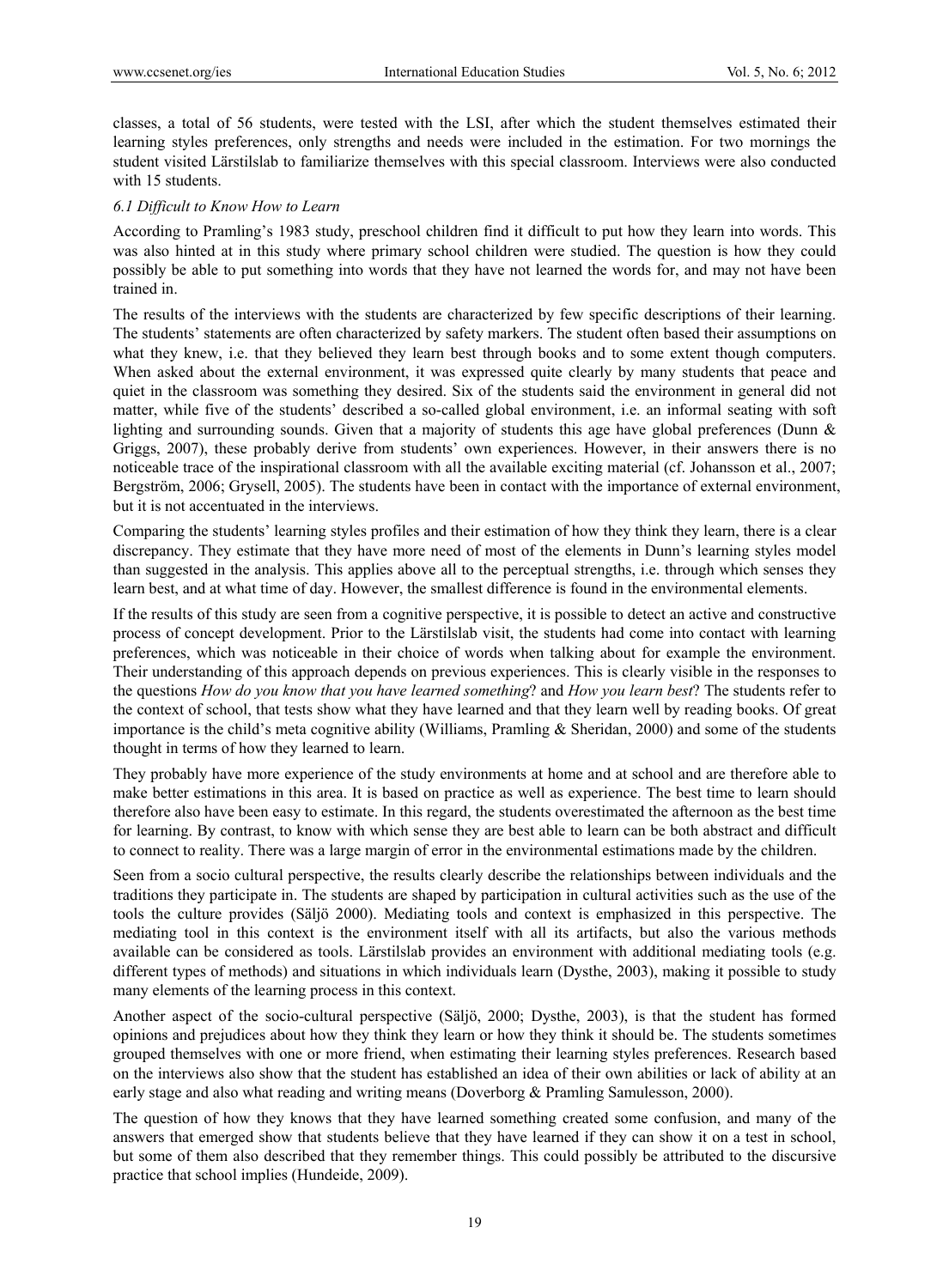## *6.2 Learning Styles and Metacognition*

This is also a study about students' insights into how they learn to learn  $-$  a kind of metacognition. The study shows that ten-year-old students find it difficult to explain and know how they learn. Educational discussions with students about learning takes time and the students have a need for words to describe their insights. Helping students to an understanding of what they learn is one task for schools and teachers; this is a beginning to that end. However, there is some confusion regarding the vocabulary for learning (cf. Boström & Lassen, 2006), and this should be considered and thoroughly researched.

Discussions about how to learn and how you know you have learned should perhaps be carried out in relation to goals and individual development. Students' learning might be more practical then, in addition, it could make the "road" to learning clearer. In relation to the 2009 PISA report, this area should be developed for Swedish students as they have a quite low placement in an international comparison. A good way to start is to talk about individual learning, it could be a step in the right direction.

### *6.3 Practical Implications*

Students are all different and so are teachers. But how much do teachers know about the individuals and the classes they encounter? There are big individual differences. And how are teachers to become able match the individual strengths and needs and the class as closely as possible? Students' understanding of their learning is also an important aspect. If they know how they learn, they are better able to create constructive learning strategies which are what the OECD report requests.

Students need to have a basis for meta-learning, and this should take its starting point in their experiences, meaningfulness and communication with other students with specific concepts. A broad awareness about how students learn and construct their own learning at this age could begin with the concepts act, know and understand (Pramling, 1986) and should provide students with plenty opportunities for reflection and discussion. Another way is to use ideas from the Dunn learning styles model and construct a "learning classroom". The students would then be able to find out what feels best and what results in the most successful learning. A result of this is that teachers must be given more opportunities to broaden their methodological repertoire in the classroom in order to clarify the different types of learning.

### *6.4 Continued Research*

Since this area is relatively unexplored in the Nordic countries, this initial study has lead to more questions than answers. The next step may be to compare the experimental group and a control group. Other important issues to consider are how students are able to use their skills at home and how meta cognitive ability is developed in this type of learning room. To connect to the PISA report (OECD, 2010), it is possible to examine successful learning strategies in this environment? New technology and new media has its own writing research in this area. As for learning styles in general there are still many unexplored areas.

### **References**

Bergström, E. (2006). *Förskoleklassen.* Stockholm: Fortbildning i Stockholm.

- Boström, L., & Lassen, L. (2006). Unraveling learning, learning styles, learning strategies and meta-cognition. In *Education + Training, 48*(⅔), 2006, (pp. 178–189). http://dx.doi.org/10.1108/00400910610651809
- Boström, L. (2004). *Lärande & Metod. Lärstilsanpassad undervisning jämfört med traditionell undervisning i svensk grammatik.* (Dissertation). Jönköping: Högskolan för lärande & kommunikation i Jönköping & Helsingfors Universitet). Retrieved from http://urn.kb.se/resolve?urn=urn:nbn:se:hj:diva-13009
- Boström, L. (n.d.). Lärst*ilslab ett rum för att hitta sitt bästa sätt att lära. En förstudie om några lärstilsaspekter*. Rapport, Mid Sweden University
- Buli-Holmgren, J., Guldahl, T., & Jensen, R. (2007). *Refleksioner om opplæring i et læringsstilsperspektiv*. Oslo: Cappelen Damm.
- Coffield, F, Ecclestone, K, Hall, E., & Moseley, D. (2004). *Learning styles and pedagogy. A systematic and critical review*. Learning & Skills research centre. Retrieved May 10 from www.lsrc.ac.uk. http://hdl.voced.edu.au/10707/69027
- Cools, E., & Rayner, S. (2009). Research Style: More of the Same or Moving Forward. In S.Rayner & Cools, E. *Style Differences in Cognition, Learning, and Management. Theory, Research and Practice.* NY; Routledge (pp. 295 – 306).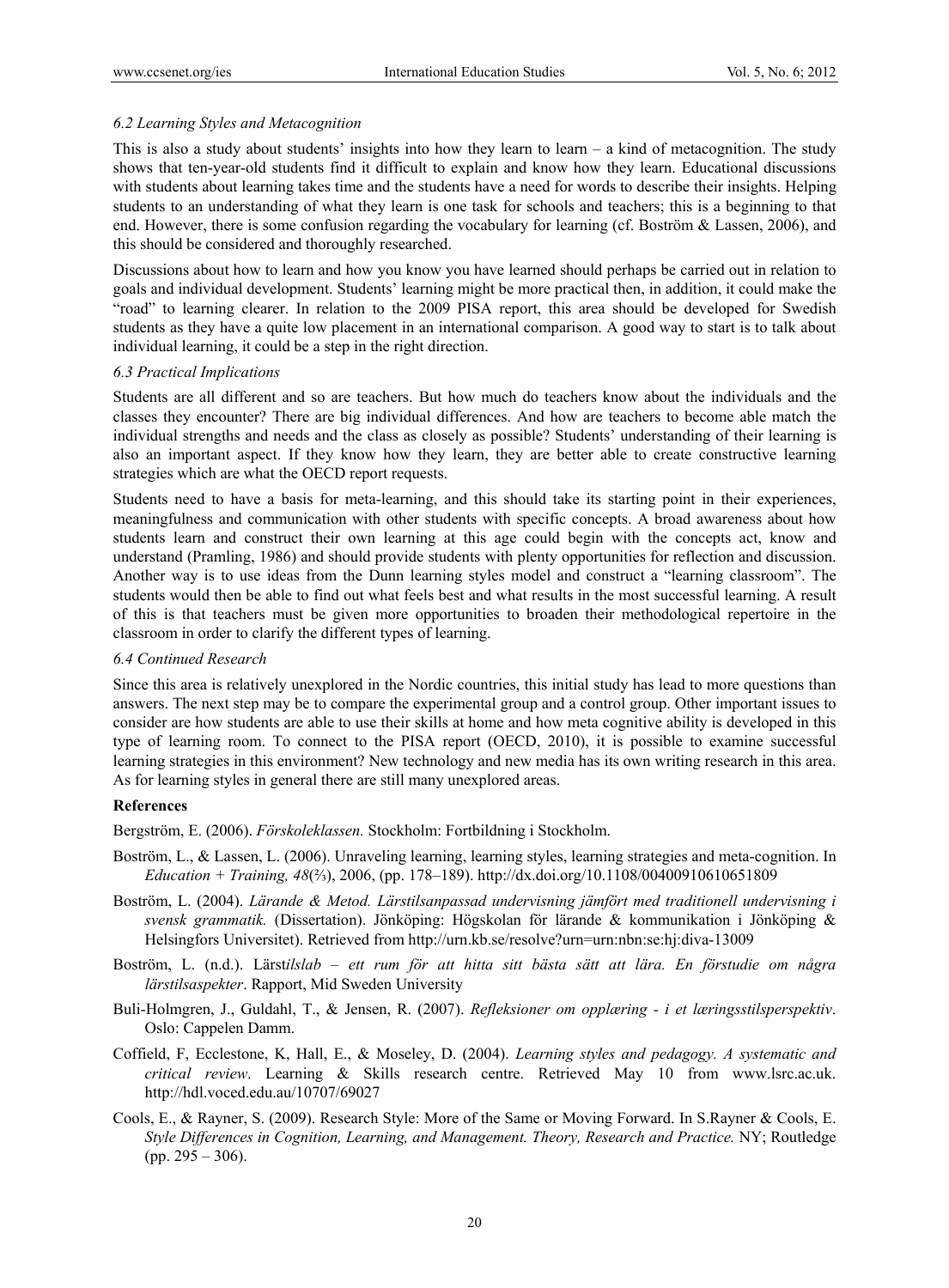DeBello, T. (1990). Comparison of eleven major Learning Style models; Variables, appropriate population, validity of instrumentations and the research behind them. *Journal of Reading Writing and Learning Disabilities International, 6*(3), 203-222. New York: Hemisphere. http://dx.doi.org/10.1080/0748763900060302

Doverborg, E., & Pramling Samuelsson, I. (2000). *Att förstå barns tankar*. (3:e rev.Uppl.). Stockholm: Liber.

Doverborg, E., & Pramling, I. (1995). *Mångfaldens pedagogiska möjligheter*. Stockholm: Liber.

- Dunn, R., & Griggs, S. (2007). *Synthesis of the Dunn and Dunn Learning Style Model: Who, What, When, Where, and So What?* NY: St. John's University, Center for the Study of Learning and Teaching Styles.
- Dunn, R. Dunn, K., & Price, G. E. (1984, 1991, 2000, 2001). *Productivity Environmental Preference Survey*. Lawrence, KS: Price System.
- Dunn, R., Griggs, S. A., Olson, J., Gorman, B., & Beasley, M. (1995). A meta analytic validation of the Dunn and Dunn Learning Style model´, *Journal of Educational Research*, *88*(6), 353-364. Retrieved from http://search.ebscohost.com/login.aspx?direct=true&db=afh&AN=9510112847&site=ehost-live
- Dysthe, O. (2003). *Dialog, samspel och lärande.* Lund: Studentlitteratur.
- Grysell, T. (2005). Den fysiska lärandemiljön. *Skriftserie från Universitetspedagogiskt centrum*. Umeå; Umeå Universitet.
- Hartsmar, N., & Jönsson, K. (2010). Lärandets vem, varför, vad och hur i förskolan och grundskolans tidiga år. I Skolverket *Perspektiv på barndom och barns lärande. En kunskapsöversikt om lärande, (pp 112 – 173).*
- Hattie, J. A. C. (2009). *Visible learning: a synthesis of over 800 meta-analyses relating to achievement*. London: Routledge.
- Hellertz, P. (1999). *Kvinnors kunskapssyn och lärstrategierr. En studie av tjugosju kvinnliga socionomstuderande*. Örebro Universitet. Institutionen för socialt arbete. Örebro studies 17.
- Hundeide, K. (2006). *Sociokulturella ramar för barns utveckling barns skilda livsvärldar.* Lund: Studentlitteratur.
- Hård af Segerstad, H., Klasson, A., & Tebelius, U. (1996). *Vuxenpedagogik att iscensätta vuxnas lärande*. Lund: Studentlitteratur.
- Johansson, Skillström-Carlsson och Ring. (2007). *Ett klassrum som lockar. Klassrumsmiljö utifrån lärstilar*  Stockholm; Serholt
- Kroksmark, T. (2003). Personlig kommunikation. Augusti 2003.
- Lauridsen. (2007)*. Fokus på læring*: København; Akademisk Forlag
- Liberg, Caroline. (2003). Flerstämmighet, skolan och samhällsuppdraget. I: *Utbildning och demokrati*. Tidskrift för didaktik och utbildningspolitik, *12*(2), 13-29.
- Nelson, Bernie Dunn, Rita, Griggs, Shirley, Primavera, ... Rodney. (1993). Effects of Learning Style intervention on college student's retention and achievement. *Journal of College Student Development*, *34*(5), 364–369. Retrieved from http://www.eric.ed.gov/ERICWebPortal/detail?accno=EJ472308
- O'Malley, J. M., & Chamot, A. (1990). *Learning Strategies in Second Language Acquisition.* Cambridge: Cambridge University Press.
- OECD. (2010). PISA, (2009). *Results*; *Learning to learn. Students' engagement, strategies and practices*. Volume III. Retrieved May 15 from www.oecd.org/edu/pisa/2009 http://www.oecd.org/pisa/pisaproducts/48852630.pdf
- Oxford, R. (1990). *Language Learning Strategies: What every teacher should know*. Rowely, Mass: Newbury House.
- Paris, S., & Paris, A. (2001). Classroom Applications of Research on Self-Regulated Learning. *Educational Psychologist,* 2, 89-101. Retrieved from http://search.ebscohost.com/login.aspx?direct=true&db=afh&AN=4758323&site=ehost-live
- Pramling Samuelsson, I., & Mårdsjö Olsson, A-C. (2007). *Grundläggande färdigheter-färdigheternas grundläggande* (2: a rev. uppl.). Lund: Studentlitteratur
- Pramling Samuelsson, I., & Sheridan, S. (2006). *Lärandets grogrund* (2:a rev. uppl.). Lund: Studentlitteratur.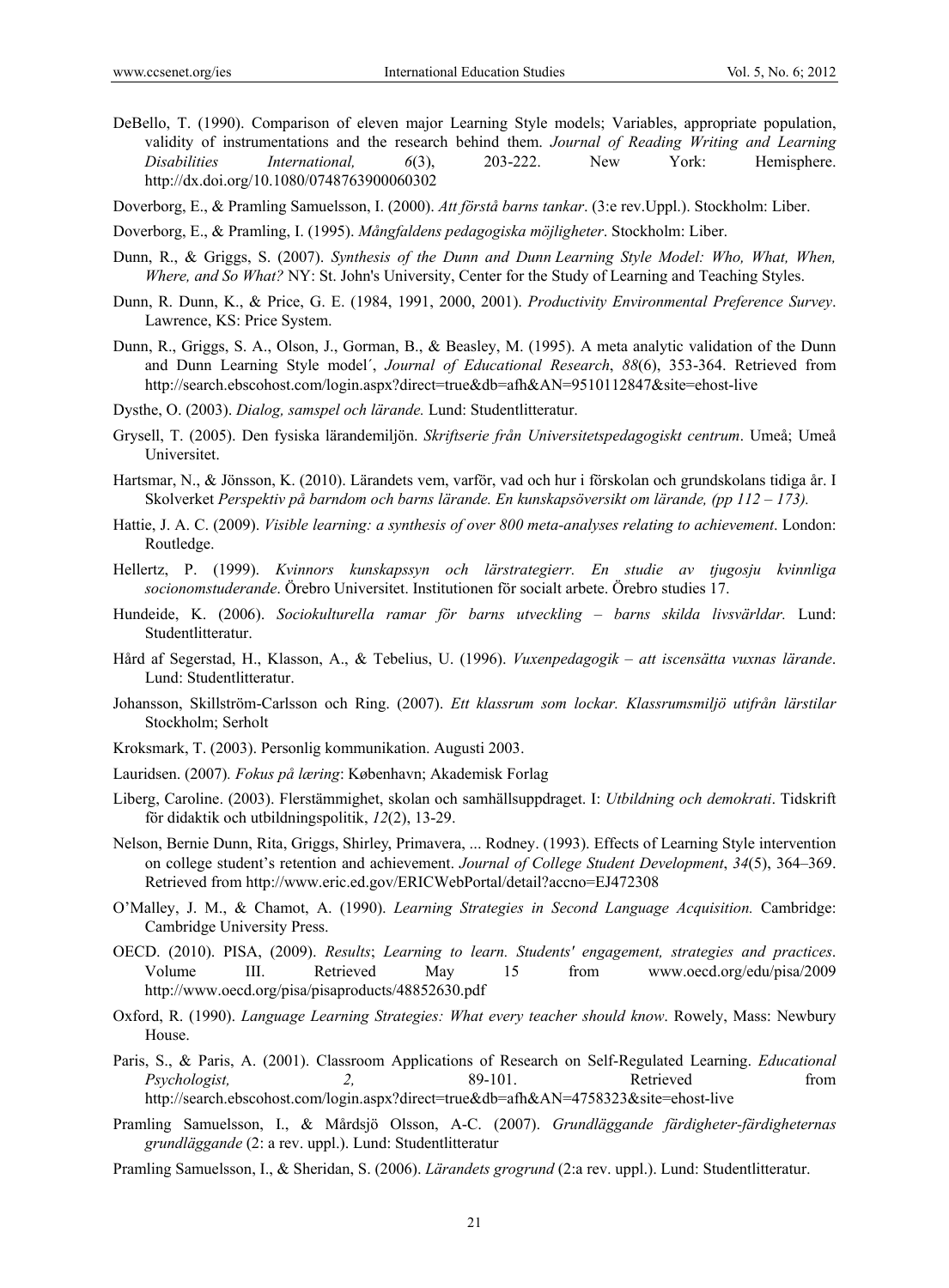- Pramling, I. (1983). *The child's conception of learning*. (Dissertation). Göteborg: Acta Universitatis Gothenburgensis. Retrieved from http://gup.ub.gu.se/publication/102000-the-childs-conception-of-learning
- Pramling, I. (1986). *Barn och inlärning*. Lund: Studentlitteratur.
- Riding, R., & Rayner, S. (1998). *Cognitive Styles and Learning Strategies. Understanding style differences in learning and behavior*. London: David Fulton.
- Schering, M. (1999). *The effects of learning-style instructional resources on fifth-grade suburban students´ meta-cognition, achievement, attitudes, and ability to teach themselves.* NY: (Doctoral dissertation, St John´s University).
- Scherp, H-Å., & Scherp, G-B. (2002). *Elevers lärmiljö Lärares undervisning och elevers lärande*. Karlstad: Institutionen för utbildningsvetenskap.
- Schmeck, R. R. (1988). An introduction to strategies and styles of learning. In R.R. Schmeck (Ed.), *Learning Strategies and Learning Style* (pp. 3–20). New York: Plenum Press.
- Skolverket. (2011). *Läroplan för grundskolan, LGR 11,* Stockholm: Liber [Swedish National Curriculum Guidelines (Steering Documents). Retrieved May 10 from http://www.skolverket.se/kursplaner-och-betyg/laroplaner-kursplaner-amnesplaner
- Stewart, J., & Landine, J. (1995). Study Skills from a Metacognitive Perspective. *Guidance & Counseling*; v11 n1 (pp.p16-20) Aut 1995. Retrieved from http://search.ebscohost.com/login.aspx?direct=true&db=afh&AN=9512104069&site=ehost-live
- Strander, K., & Torstenson-Ed, T. (2000). *Barnen och Läroplanen: Om barns och vuxnas syn på lärande.* Stockholm; LHS

Sylwester, R. (1997). *En skola för hjärnan* (J. Emt, Trans.). Jönköping: Brain Books.

Säljö, R. (2000). *Lärande i praktiken. Ett sociokulturellt perspektiv*. Stockholm: Prisma.

- Tendy, S.M., & Geiser, W.F. (1999). The search for style: It all depends on where you look. *National Forum of Teacher education Journal, 1,* 3-15. Los Angeles: California State University. http://www.eric.ed.gov/ERICWebPortal/detail?accno=ED410029
- Thies, Armin P. (1999–2000). The neuropsychology of learning styles. *National Forum of Applied Educational Research Journal, 13*(1), 50–62.
- Williams, P., Sheridan, S., & Pramling Samuelsson, I. (2000). *Barns samlärande-En forskningsöversikt.* Stockholm: Skolverket, Liber distribution.

#### **Appendix**

Appendix 1. Questions from the LSI

| Nr.            | <b>Questions to answer:</b>                                           | 1 | $\mathcal{L}$               | 3              |                | 5      |
|----------------|-----------------------------------------------------------------------|---|-----------------------------|----------------|----------------|--------|
|                |                                                                       | ⊗ |                             | ☺              |                | O      |
| 1              | I prefer working in bright light.                                     |   | $\mathcal{D}_{\mathcal{L}}$ | $\mathcal{E}$  | $\overline{4}$ | -5     |
| $\overline{2}$ | I like to work alone.                                                 | 1 | $\mathcal{D}_{\mathcal{L}}$ | $\mathcal{E}$  | 4              | -5     |
| 3              | It is easy for me to concentrate late at night.                       | 1 | $\overline{2}$              | 3              | 4              | -5     |
| 4              | I like to draw or use diagrams when I work,                           | 1 | $\mathcal{D}_{\mathcal{L}}$ | $\mathcal{E}$  | 4              | -5     |
| 5              | I often have to be reminded to complete certain tasks or assignments. | 1 | $\mathcal{D}_{\mathcal{L}}$ | 3              | 4              | - 5    |
| 6              | The one job I like doing best, I like to do with a teacher.           |   | $\mathcal{D}_{\mathcal{L}}$ | 3              | 4              | - 5    |
|                |                                                                       |   |                             |                |                |        |
| 7              | I can think better when lying down than sitting.                      |   | $\mathcal{L}$               | $\mathbf{3}$   | 4              | - 5    |
| 8              | I prefer cool temperatures when I need to concentrate.                |   | $\mathfrak{D}$              | $\overline{3}$ | 4              | $\sim$ |
| 9              | I like to block out noise or sound when I work.                       |   | $\mathcal{D}_{\mathcal{L}}$ | $\mathcal{E}$  | 4              | $\sim$ |
| 10             | People keep reminding me to complete my work.                         |   | $\mathcal{D}$               | $\mathcal{E}$  | 4              |        |